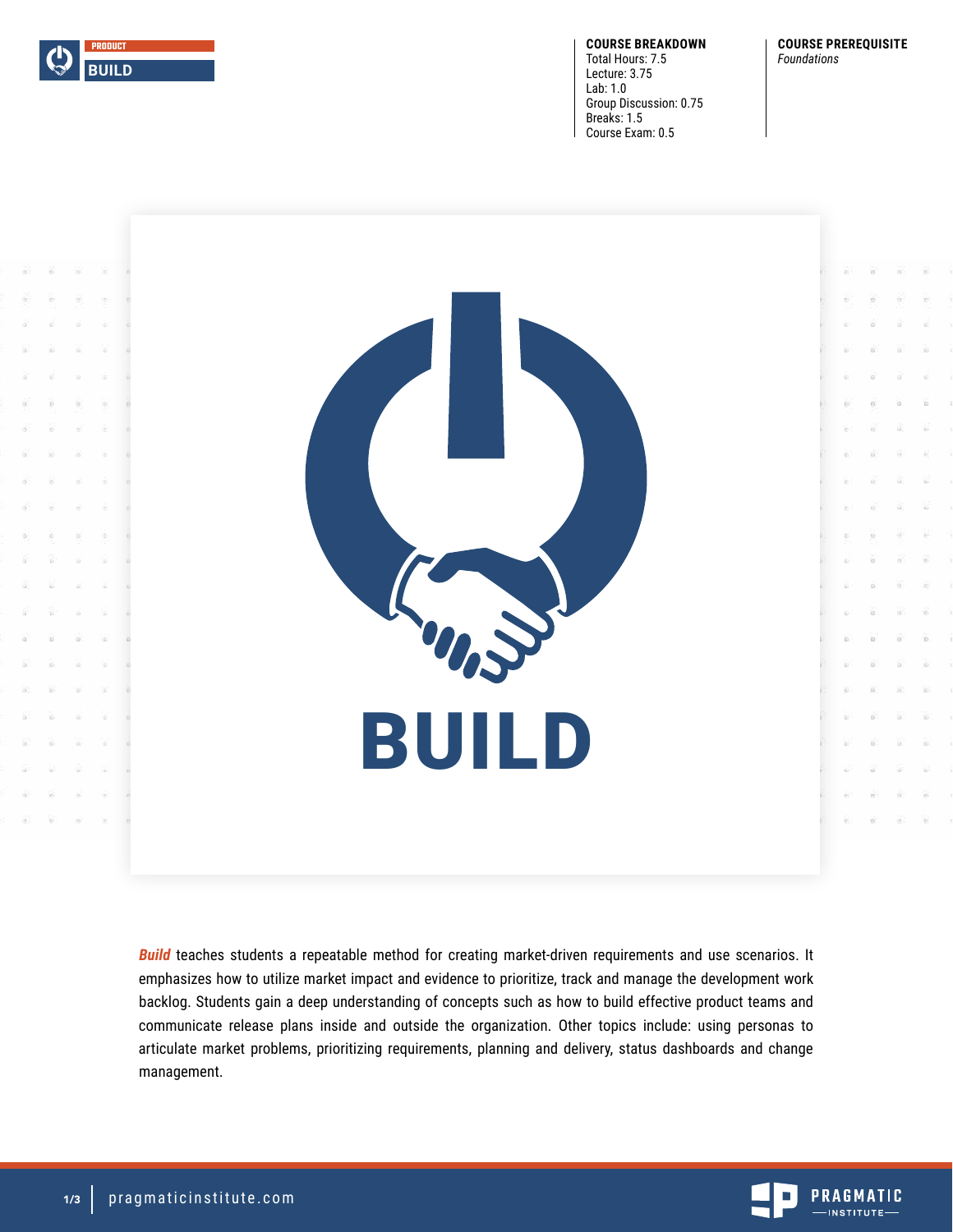



# **COURSE OBJECTIVES**

### MAIN OBJECTIVE:

Learn to provide a clear understanding of who your users are and what they're trying to accomplish so development can create innovative solutions that sell, regardless of development methodology.

| <b>Align Strategy to</b><br><b>Execution</b> | ■ Understand how to connect business strategy to product execution<br>■ Identify stakeholders to communicate progress effectively<br>Align product metrics with business goals                                                                                                    |
|----------------------------------------------|-----------------------------------------------------------------------------------------------------------------------------------------------------------------------------------------------------------------------------------------------------------------------------------|
| <b>Creating</b><br><b>Effective Teams</b>    | ■ Understand the roles of product management, design and development<br>in building products<br>■ Identify team roles and responsibilities<br>■ Build trust and provide context to increase team effectiveness                                                                    |
| <b>Articulating</b><br><b>Problems</b>       | ■ Adopt a human-centered approach to articulating market problems<br>Differentiate the what and the how of addressing market problems<br>Evaluate statistical anomalies and edge-case scenarios                                                                                   |
| <b>Optimizing Delivery</b>                   | ■ Create prioritized work backlogs based on business objectives<br>■ Understand the difference between roadmaps and release plans<br>■ Create product delivery schedules based on business goals<br>■ Communicate product plans both internal and external to the<br>organization |
| <b>Plan for Change</b>                       | ■ Understand how to plan for change using project time, scope and<br>resources                                                                                                                                                                                                    |

- Establish effective project tracking for planned vs. actual delivery schedules
- Assess project successes and areas of improvement for incorporation into future plans